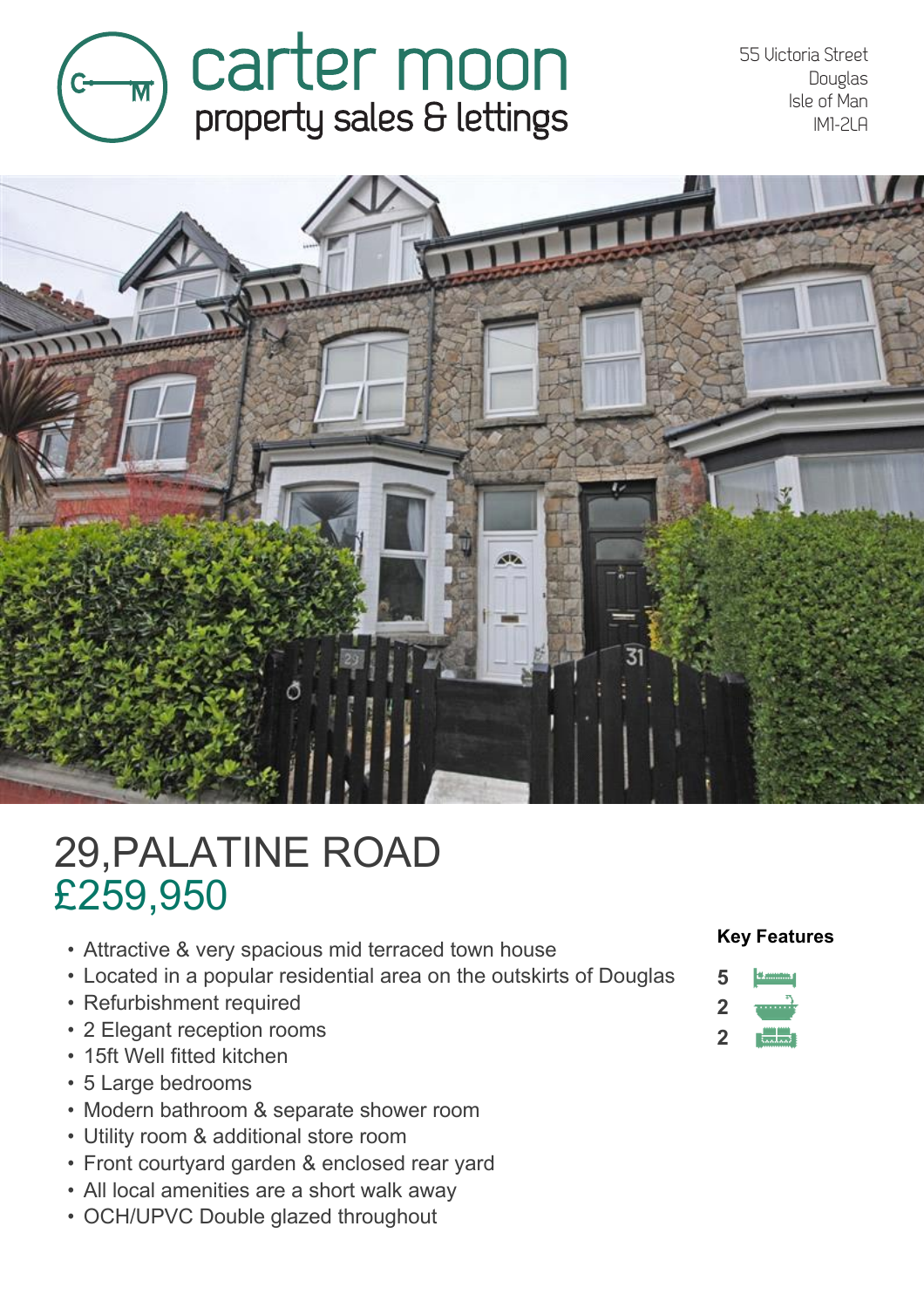#### **Full Description**

Although this large family terraced house is in need of refurbishment throughout it offer excellent spacious accommodation throughout with 2 large reception rooms,15ft breakfast kitchen, 5 sizable bedrooms with shower & bathroom on each floor, Utility & good sized storage room. Outside there is an enclosed rear yard & courtyard front garden. The property runs on oil fired central heating & is fully uPVC double glazed. Ideally positioned within walking distance to all local amenities such as primary / secondary schools, convenient shops, bus routes round the island & Douglas promenade. As the listing agent I think the property has excellent potential & with some changes will make a superb family residence.

Full details & measurements are as follows - Ground floor. Pathway to front entrance. uPVC door leading to -

ENTRANCE PORCH Cove ceiling. Dado rail. Wood effect flooring. Solid timber inner door to -

HALLWAY Ornate architraves. Cove ceiling. Matching wood effect flooring. Power points. Staircase to upper floors.

Reception rooms - LOUNGE / FAMILY ROOM ( 16ft - 12ft 8 ) Large bay window that provides plenty of natural light. Feature central fireplace with inset electric fire. Ornate ceiling rose. Cove ceiling. Picture rail. Multiple power points. TV/SAT connection. Door to -

DINING ROOM ( 13ft 2 - 11ft 6 )

uPVC French doors to rear yard. Central ceiling rose. Picture rail. Under stairs storage cupboard. Feature decorative open fireplace & surround. Multiple power points. Door to -

KITCHEN ( 15ft 9ft 3 )

Spacious bright & airy kitchen that's fitted with a good range of Cream fronted base, wall & drawer units. Solid wooden worktops incorporating Belfast sink with mixer tap. Tiled splash backs. Appliances include - Rangemaster Toledo cooker / oven set in chimney style nook. Wood effect flooring. Multiple power points. Door to -

UTILITY ROOM ( 6ft 9 - 5ft 10 ) Plumbing for washing machine & vented for dryer. Space for fridge freezer. Down lighting. Tiled flooring. uPVC doors to rear decked yard.

STORAGE ROOM ( 8ft 10 - 6ft 4 ) Houses oil fired boiler. Plumbing. Space for white goods appliances.

First floor. Half landing. Loft access.

BATHROOM ( 6ft 4 - 6ft 2 )

Fitted with a 3 piece suite comprising bath unit with shower attachment, pedestal wash hand basin & toilet. Wall mounted mirror cabinet. Heated towel rail. Glazed window for natural light.

BEDROOM 5 ( 9ft 8 - 9ft 6 ) Multiple power points. Cove ceiling. Large gable window for natural light.

Main landing area. Smoke alarm. Dado rail. BEDROOM 1 ( 20ft 6 - 13ft 4 ) Fabulous sized room with feature period fireplace. Picture rail. TV connection. Power points.

BEDROOM 2 ( 13ft 8 - 10ft 5 )

Feature period open fireplace. Solid timber flooring. Multiple power points. Dado rail.

2nd floor.

LANDING- Large Velux window that provides excellent natural light. Smoke alarm.

SHOWER ROOM ( 6ft 6 - 3ft 5 )

Fitted with a modern suite comprising fully tiled shower cubicle with chrome shower head, basin unit & toilet. Tiled walls & flooring. Down lighting.

BEDROOM 3 ( 16ft 3 - 12ft 9 ) Dormer window. Attractive laminate flooring. Ample space for stand alone furnishings. Picture rail. Power points.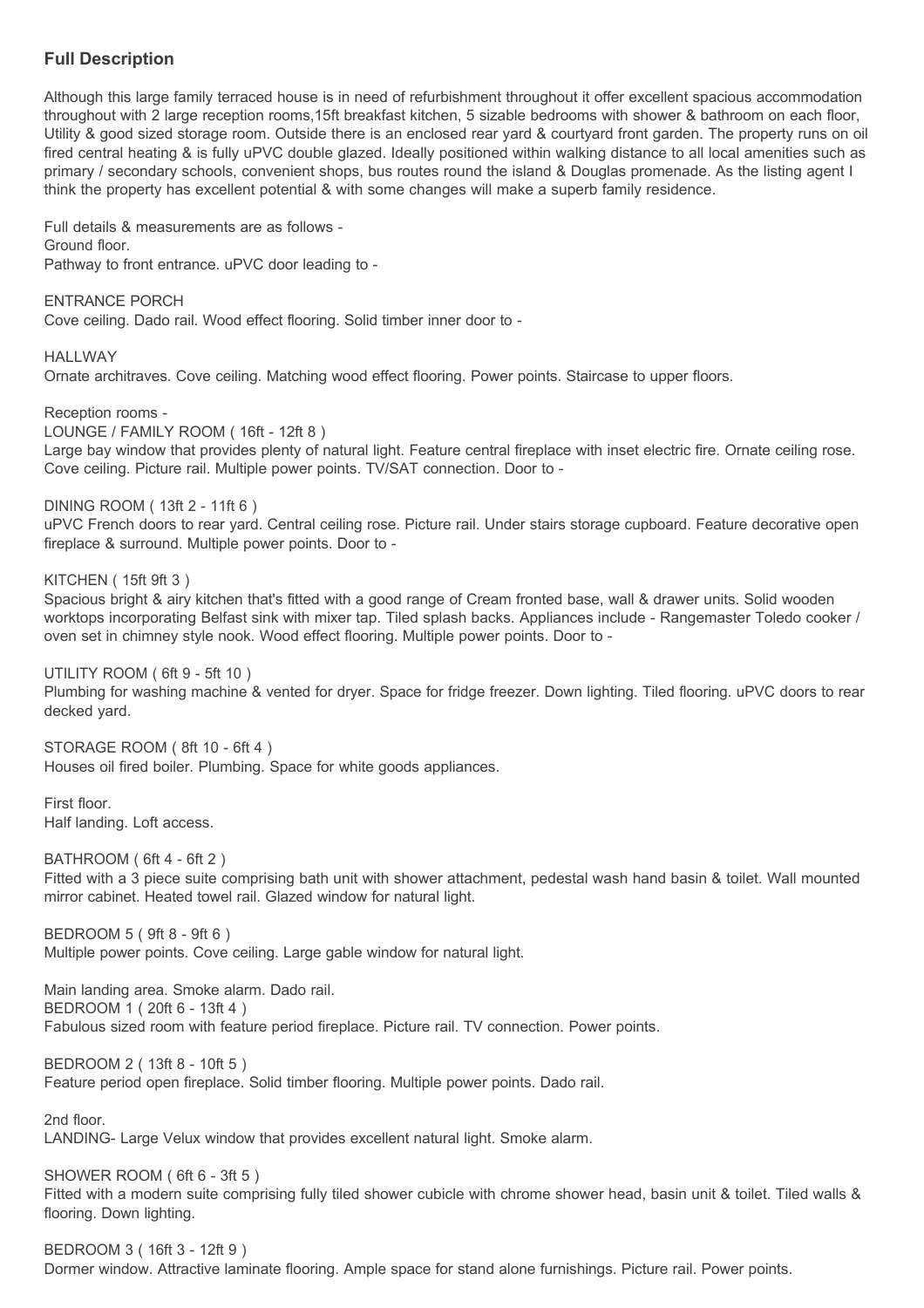